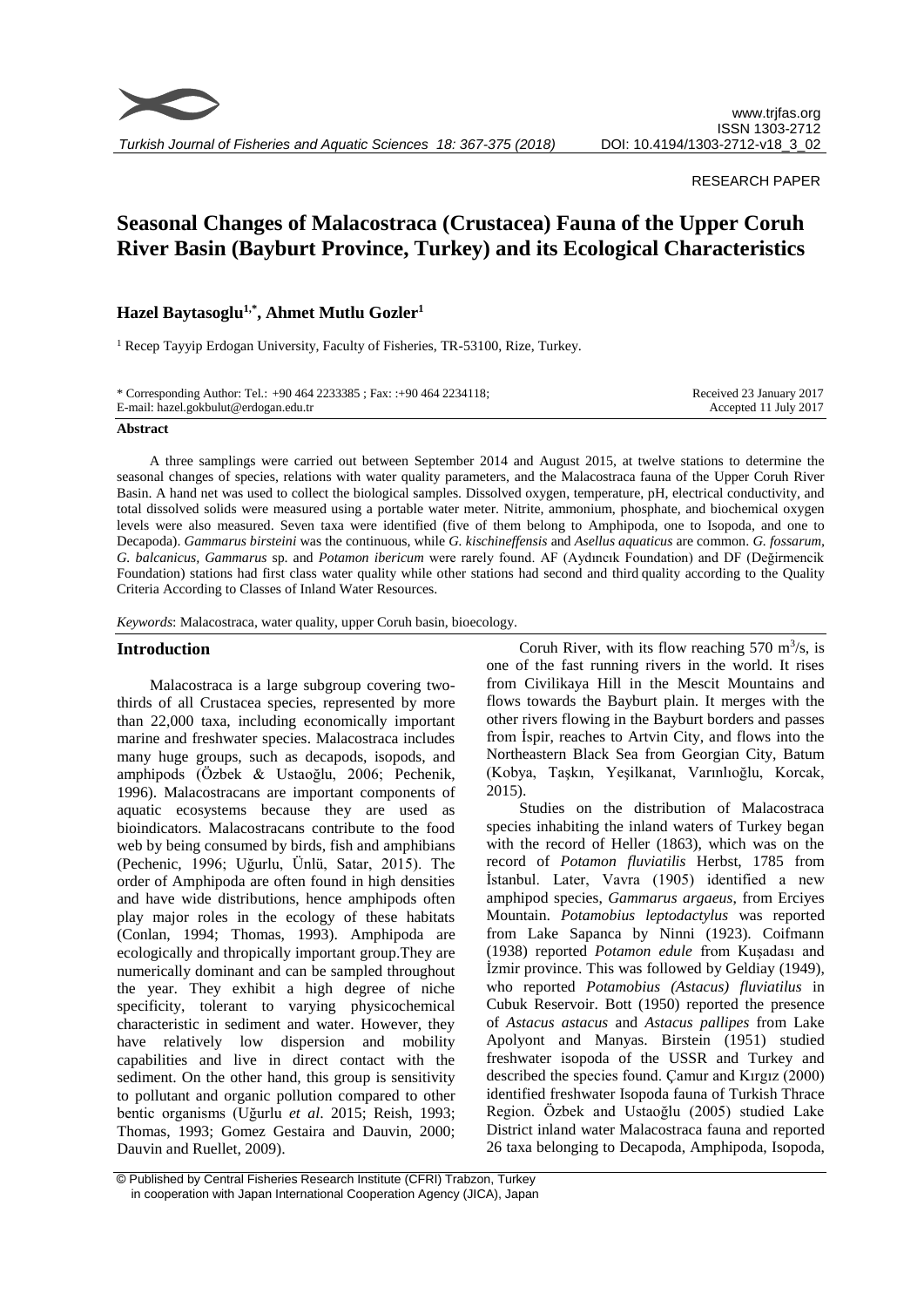and Mysidacea. Studies on Malacostraca species revealed 126 taxa inhabiting inland waters of Turkey (Özbek and Ustaoğlu, 2006). Majority of the studies on Malacostraca species were conducted in the western regions of Turkey, however, few studies were carried out in the Northeastern Black Sea region.

Here, we aimed to determine the Malacostraca species found in the Bayburt Province, which is the part of the upper Coruh River Basin, to reveal seasonal variations of species and to determine the environmental parameters affecting the species distribution.

## **Materials and Methods**

#### **Samplings and Laboratory Procedures**

Twelve stations were chosen to determine the Malacostraca fauna of Bayburt province around the upper Coruh River Basin, and the stations were sampled in three seasons. Samplings were carried out between 2014 (September) and 2015 (May-August). Sampling stations are consist of two ponds, one irrigation canal, and nine streams (Figure. 1). Sampling dates, locations, and altitudes of the sampling stations are shown in Table 1. In the winter season, we could not perform sampling because of surface freezing of the streams and the inconvenient field conditions. Bentic organisms were sampled using a deep hand net  $(30 \times 30 \text{ cm})$  in size, 500-µ mesh size) and fixed with 4% formaldehyde in the field. After washing with fresh water in the laboratory, the samples were kept in alcohol (70%). Species were selected under a stereo microscope, and extremities were fixed on a microscope slide. For taxonomic identification of decapoda, the identification keys of Geldiay and Kocataş (1970), Pretzman (1983) and Fischer (1973) were used. For Isopoda identification, the keys of Birstein (1951) and Naylor (1972) and for Amphipoda identification, keys of Karaman and Pinkster (1977 a,b,1987), Karaman (2017), Barnard and Barnard (1983 a,b), Carausu et. al. (1955), Ruffo (1993) and Özbek (2003) were used.

Water samples were taken using 2-liter sterile bottles to determine the water quality parameters, and they were carried to the laboratory using cold storage methods. Water temperature, pH, electrical conductivity, total dissolved solids, and dissolved oxygen values were measured in the field using a HQ40D water measurement device. Nitrite  $(NO<sub>2</sub>-N)$ , ammonium (NH<sub>4</sub>-N) and phosphate  $(PO<sub>4</sub>-P)$  were determined according to Parson *et al* (1984). Biochemical oxygen demand (BOD<sub>5</sub>) was determined by standard methods (APHA, 1975).

#### **Statistical Analyses**

Canonical Correspondence Analysis (CCA) by applying the  $Log_{10} (N+1)$ -transformed abundance data was performed to analyze the relationship between the Malacostraca species and environmental factors (CANOCO 4.5, Braak and Smilauer, 2002). Community parameters such as the number of species, number of specimens, the diversity index (log2 base) (H<sup>1</sup>) (Shannon and Weaver, 1949), evenness index (J<sup>1</sup>) (Pielou, 1975), frequency index (F %) (Soyer, 1970) and quantitative dominance index (DI %) (Bellan-Santini, 1969), were also calculated. Similarity matrices were constructed by calculating similarity coefficients between samples or species according to the Bray-Curtis method using the PRIMER package (Clarke & Warwick, 2001).

#### **Results**

In the benthic samples taken from upper Coruh Basin (Bayburt) during the research, one species belonging to order Decapoda (*Potamon ibericum*), one to order Isopoda (*Asellus aquaticus*), and five species belonging to order Amphipoda (*Gammarus birsteini, Gammarus kischineffensis, Gammarus balcanicus, Gammarus fossarum, Gammarus sp*.) were identified. The study was carried out on 6762 (ind/m<sup>2</sup> ) individuals. Table 2 shows both the seasonal variations of the individual numbers determined and the frequency index values according to the stations. We found that the highest numbers of individuals are recovered in autumn, with lowest numbers recovered in spring.

The dominancy index of Malacostraca species showed that *Gammarus birsteini* (14.28) is continuous, *Gammarus kischineffensis* and *Asellus aquaticus* (28.57) are common, and *Gammarus fossarum, Gammarus balcanicus*, *Gammarus sp* and *Potamon ibericum* (57.14) are rare species. (Figure. 2). The index values according to the seasons and the numbers of individuals per  $m<sup>2</sup>$  are shown in Figure 3.

Cluster and MDS analyses showed that the stations constituted of three main groups (Figure. 4 and 5). The difference between these groups was confirmed by the ANOSIM test (Global  $R = 0.9963$ ; P  $< 0.01$ (P=0.0008). The similarity/disagreement ratios of the groups in the separation of groups are given in Table 3. According to this table, 50.00% for group A, 57.67% for group B, and 59.43% for C showed similarity. *P. ibericum* contributed 100% for the formation of group A, *G. fossarum* contributed 87.23% for the formation of group B, and *G. birsteini* contributed 61.44% for the formation of group C.

By conical conformity analysis, we found that the  $PO<sub>4</sub>-P$  value was positively correlated with *Potamon ibericum* abundance*. G. fossarum* was found in stations with higher dissolved oxygen levels and pH values. *G. fossarum* prefers relatively abundant oxygenated waters.

*G. birsteini, G. kischineffensis,* and *Aselllus aquaticus* species were found at the stations with high  $NO<sub>2</sub>-N$ ,  $BOD<sub>5</sub>$ , and  $NH<sub>4</sub>-N$  values. Thus, these species are more tolerant to organic contamination. *G. balcanicus* and *Gammarus sp.* species were detected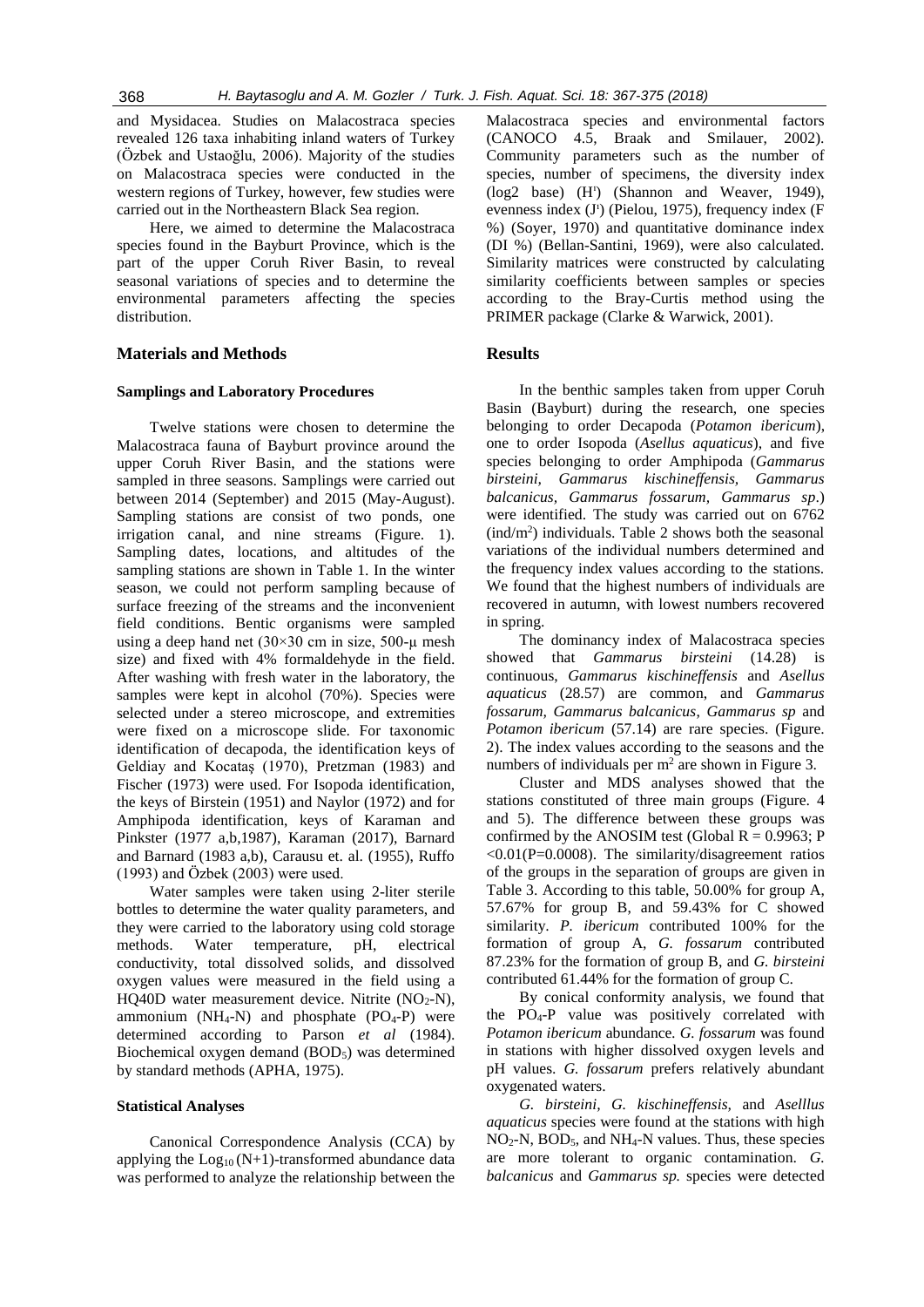at the stations where temperature and TDS were low (in all three seasons), and organic pollution was relatively low.

According to the CCA analysis, the eigenvalues for the first and second axis are 0.242 and 0.113, respectively. These values explain the cumulative variance in the Malacostraca data. The speciesenvironment relationship was high (0.877; 0.764) for the first two axes. Malacostraca species constituted 79% of the environment-related variance. According to stations, the seasonal variation of Malacostraca species was determined by CCA analysis and 50.9% of these changes were explained by four axes, 28.1% by axes 1 and 13.1% by axis 2. These data indicate that the measured environmental variables are important factors on distribution of the determined Malacostraca species.

When the data were evaluated according to the Monte Carlo test, it was seen that the significance test of all conical axes values was 2.783 for the F-value and 0.0020 for the p-value. These values show that the relationships between environmental parameters



 **Figure 1**. The sampling stations of the Bayburt Province.

**Table 1**. Sampling date, coordinate and altitude properties belonging to sampling stations

| <b>Stations</b> | <b>Sampling Date</b>  | Coordinates | Altitude |
|-----------------|-----------------------|-------------|----------|
|                 |                       | (Decimal)   | (m)      |
| $NP-1$          | 16.09.2014 18.05.2015 | 40.36194 N  | 2028     |
|                 | 21.07.2015            | 40.0416 E   |          |
| $NP-2$          | 16.09.2014 18.05.2015 | 40.3452 N   | 1978     |
|                 | 21.07.2015            | 40.0369 E   |          |
| KS              | 16.09.2014 18.05.2015 | 40.2796 N   | 1615     |
|                 | 21.07.2015            | 39.9766 E   |          |
| <b>SGC</b>      | 16.09.2014 18.05.2015 | 40.0541 N   | 1959     |
|                 | 21.07.2015            | 40.1441 E   |          |
| SS              | 16.09.2014 18.05.2015 | 40.0736 N   | 1959     |
|                 | 21.07.2015            | 40.1441 E   |          |
| <b>GS</b>       | 17.09.2014 19.05.2015 | 40.1125 N   | 1842     |
|                 | 22.07.2015            | 40.1475 E   |          |
| <b>OS</b>       | 17.09.2014 19.05.2015 | 39.975 N    | 1950     |
|                 | 22.07.2015            | 39.9805 E   |          |
| <b>GIC</b>      | 17.09.2014 19.05.2015 | 40.0972 N   |          |
|                 | 22.07.2015            | 39.8911 E   |          |
| <b>CRD</b>      | 17.09.2014 19.05.2015 | 40.3663 N   | 1905     |
|                 | 22.07.2015            | 40.2438 E   |          |
| DF              | 17.09.2014 19.05.2015 | 40.3663 N   | 1905     |
|                 | 22.07.2015            | 40.2438 E   |          |
| AS              | 17.09.2014 19.05.2015 | 40.5469 N   |          |
|                 | 22.07.2015            | 40.0772 E   |          |
| AF              | 17.09.2014 19.05.2015 | 40.5469 N   |          |
|                 | 22.07.2015            | 40.0772 E   |          |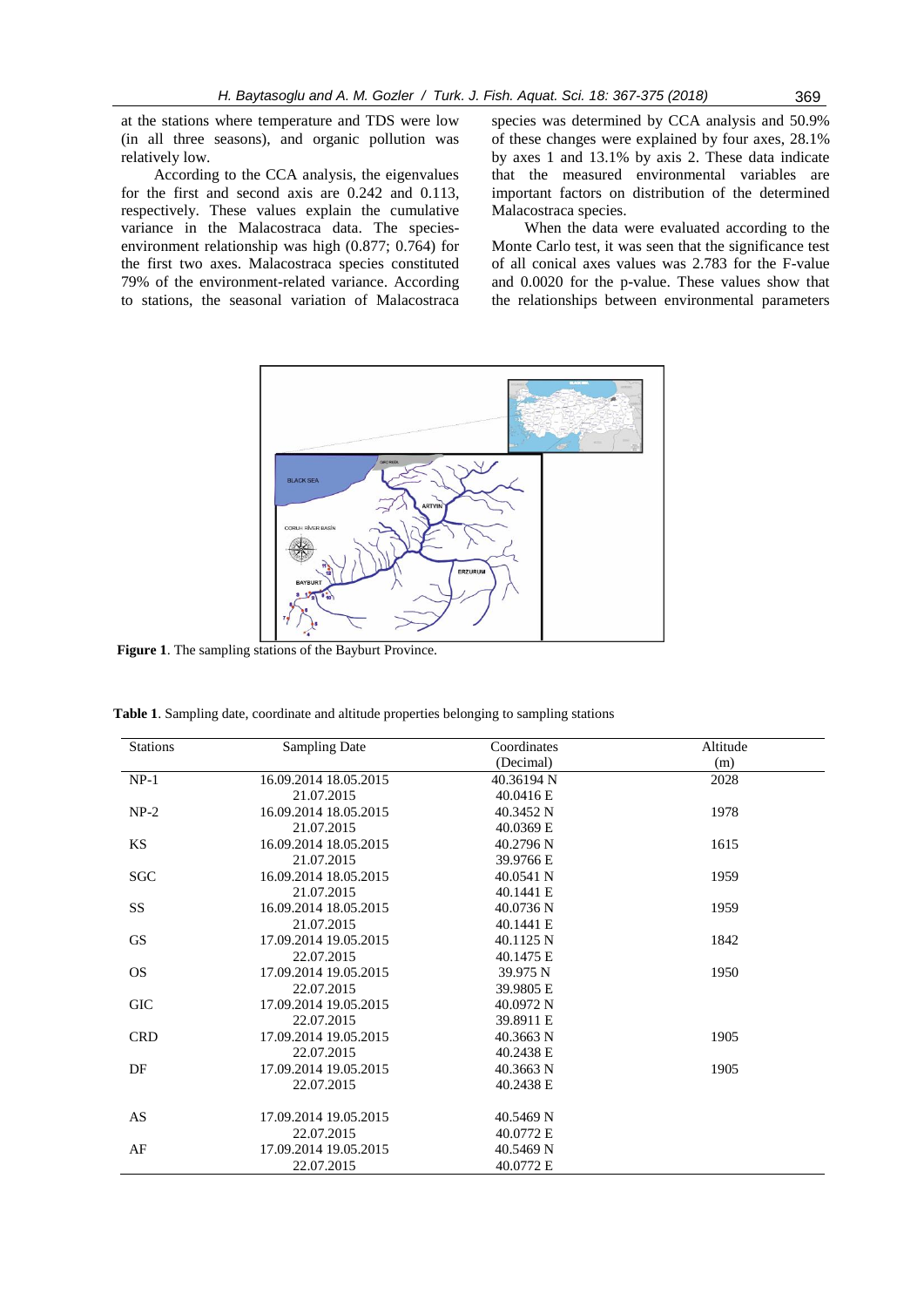|         | <b>Stations</b> | G.birs.          | G.kisc.          | G.foss.          | G.balc.          | Gm.sp.           | A.aqua.          | P. iber.                |
|---------|-----------------|------------------|------------------|------------------|------------------|------------------|------------------|-------------------------|
|         | $NP1-1$         | 261              | 122              | $\theta$         | $\Omega$         | $\Omega$         | 27               | $\Omega$                |
|         | $NP2-1$         | 168              | 103              | $\boldsymbol{0}$ | $\boldsymbol{0}$ | $\boldsymbol{0}$ | 37               | $\epsilon$              |
|         | $KS-1$          | 74               | 147              | $\boldsymbol{0}$ | $\boldsymbol{0}$ | $\boldsymbol{0}$ | 96               | $\sqrt{2}$              |
|         | $SGC-1$         | 111              | 63               | $\boldsymbol{0}$ | 9                | 1                | 48               | $\boldsymbol{0}$        |
|         | $SS-1$          | 149              | 141              | 53               | 44               | 1                | $\overline{2}$   | $\,2$                   |
| Autumn  | $GS-1$          | 230              | 42               | 28               | $17\,$           | $\overline{0}$   | 96               | $\boldsymbol{0}$        |
|         | $OS-1$          | 99               | $\boldsymbol{0}$ | $\boldsymbol{0}$ | 343              | $\boldsymbol{0}$ | $28\,$           | $\mathbf{0}$            |
|         | $GIC-1$         | 108              | 0                | 21               | $\mathbf{0}$     | 0                | 44               | $\mathbf{0}$            |
|         | $CRD-1$         | $\boldsymbol{0}$ | $\boldsymbol{0}$ | $\boldsymbol{0}$ | $\boldsymbol{0}$ | $\overline{0}$   | $\overline{0}$   | $\overline{4}$          |
|         | $DF-1$          | $\boldsymbol{0}$ | $\boldsymbol{0}$ | 52               | $\boldsymbol{0}$ | $\boldsymbol{0}$ | 11               | $\mathbf{0}$            |
|         | $AS-1$          | $\mathbf{0}$     | $\theta$         | $\boldsymbol{0}$ | $\boldsymbol{0}$ | $\theta$         | $\mathbf{0}$     | $\mathbf{0}$            |
|         | $AF-1$          | $\mathbf{0}$     | $\mathbf{0}$     | 15               | $\boldsymbol{0}$ | $\theta$         | $\mathbf{0}$     | $\mathbf{0}$            |
|         | $NP1-2$         | 42               | $\overline{31}$  | $\boldsymbol{0}$ | $\boldsymbol{0}$ | $\boldsymbol{0}$ | 13               | $\mathbf{0}$            |
|         | $NP2-2$         | 62               | $27\,$           | $\boldsymbol{0}$ | $\boldsymbol{0}$ | $\overline{0}$   | 19               | 6                       |
|         | $KS-2$          | 50               | 24               | $\boldsymbol{0}$ | $\boldsymbol{0}$ | $\boldsymbol{0}$ | 26               | $\sqrt{2}$              |
|         | $SGC-2$         | 56               | 34               | $\boldsymbol{0}$ | 11               | 1                | $8\,$            | $\sqrt{2}$              |
|         | $SS-2$          | 94               | 49               | 31               | 14               | $\mathbf{1}$     | 6                | $\overline{\mathbf{4}}$ |
| Spring  | $GS-2$          | 99               | 54               | 47               | 46               | $\boldsymbol{0}$ | 30               | $\boldsymbol{0}$        |
|         | $OS-2$          | $72\,$           | $\boldsymbol{0}$ | $\boldsymbol{0}$ | 307              | $\boldsymbol{0}$ | $\tau$           | $\mathbf{0}$            |
|         | $GIC-2$         | 57               | $\boldsymbol{0}$ | 60               | $\boldsymbol{0}$ | $\boldsymbol{0}$ | 32               | $\boldsymbol{0}$        |
|         | $CRD-2$         | $\boldsymbol{0}$ | $\boldsymbol{0}$ | $\overline{0}$   | $\boldsymbol{0}$ | $\overline{0}$   | $\overline{0}$   | $\mathbf{0}$            |
|         | $DF-2$          | $\boldsymbol{0}$ | $\mathbf{0}$     | 37               | $\boldsymbol{0}$ | $\boldsymbol{0}$ | 12               | $\boldsymbol{0}$        |
|         | $AS-2$          | $\overline{0}$   | $\mathbf{0}$     | $\boldsymbol{0}$ | $\boldsymbol{0}$ | $\boldsymbol{0}$ | $\boldsymbol{0}$ | $\boldsymbol{0}$        |
|         | $AF-2$          | $\boldsymbol{0}$ | $\mathbf{0}$     | 8                | $\boldsymbol{0}$ | $\boldsymbol{0}$ | $\overline{c}$   | $\boldsymbol{0}$        |
|         | NP1-3           | 224              | 86               | $\boldsymbol{0}$ | $\boldsymbol{0}$ | $\boldsymbol{0}$ | $\overline{29}$  | $\Omega$                |
|         | $NP2-3$         | 101              | 128              | $\boldsymbol{0}$ | $\boldsymbol{0}$ | $\boldsymbol{0}$ | 25               | $\boldsymbol{0}$        |
|         | $KS-3$          | 51               | 23               | $\boldsymbol{0}$ | $\boldsymbol{0}$ | $\boldsymbol{0}$ | 26               | $\,2$                   |
|         | SGC-3           | $78\,$           | 37               | $\overline{0}$   | 22               | 1                | 14               | 4                       |
|         | $SS-3$          | 318              | 33               | 15               | 47               | $\overline{0}$   | $\overline{c}$   | $\mathbf{1}$            |
| Summer  | $GS-3$          | 206              | 67               | 52               | 53               | $\overline{0}$   | 33               | $\boldsymbol{0}$        |
|         | $OS-3$          | 221              | $\boldsymbol{0}$ | $\boldsymbol{0}$ | 311              | $\boldsymbol{0}$ | $\tau$           | $\mathbf{0}$            |
|         | $GIC-3$         | 153              | 0                | 48               | $\boldsymbol{0}$ | $\overline{0}$   | 26               | $\mathbf{0}$            |
|         | CRD-3           | $\boldsymbol{0}$ | $\boldsymbol{0}$ | $\boldsymbol{0}$ | $\boldsymbol{0}$ | $\overline{0}$   | $\boldsymbol{0}$ | $\sqrt{2}$              |
|         | DF-3            | $\boldsymbol{0}$ | $\boldsymbol{0}$ | $\boldsymbol{0}$ | $\boldsymbol{0}$ | $\boldsymbol{0}$ | $\overline{4}$   | $\boldsymbol{0}$        |
|         | $AS-3$          | $\mathbf{0}$     | $\theta$         | $\boldsymbol{0}$ | $\boldsymbol{0}$ | $\theta$         | $\mathbf{0}$     | $\sqrt{2}$              |
|         | $AF-3$          | 0                | $\boldsymbol{0}$ | 18               | $\boldsymbol{0}$ | $\boldsymbol{0}$ | 4                | $\boldsymbol{0}$        |
| F Index |                 | 45.56            | 15.89            | 7.17             | 18.09            | 0.07             | 10.63            | 0.57                    |

**Table 2.** Individual numbers and F-index values of species according to seasons  $(m^2)$ 



Figure 2. Dominancy index of the determined taxa.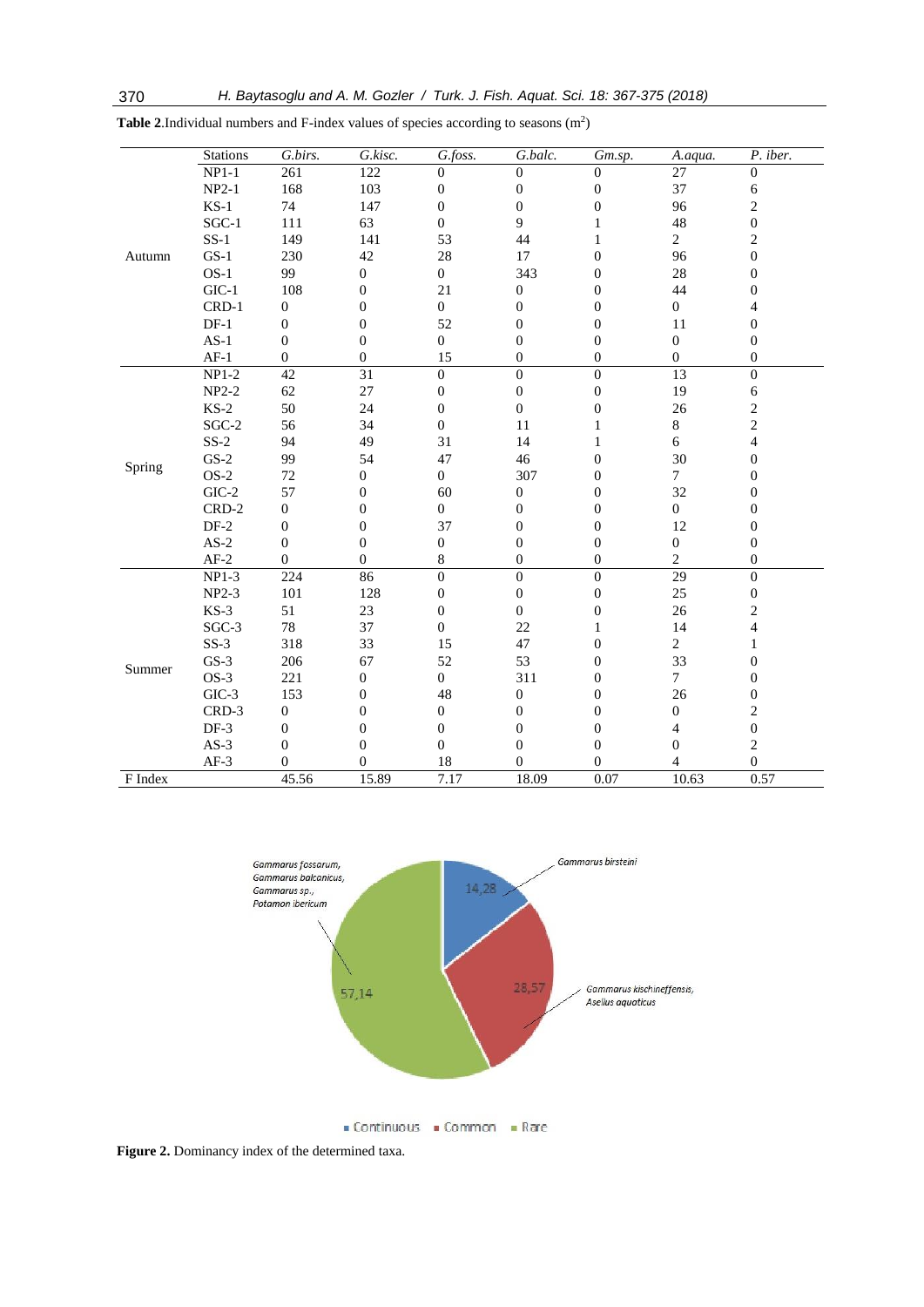

**Figure 3**. Some descriptive indices of the stations.



**Figure 4.** Bray-Curtis similarity analyses.



**Figure 5.** MDS similarity analyses.

**Table 3.** Species percentage contribution to similarity/dissimilarity according to SIMPER analysis and their average index values

|                                  |       | Similarity |       |       | Dissimilarity |       |  |
|----------------------------------|-------|------------|-------|-------|---------------|-------|--|
|                                  |       |            |       | C-A   | C-B           | A-B   |  |
| Average similarity/Dissimilarity | 50.00 | 57.67      | 59.43 | 99.37 | 90.88         | 100   |  |
| G. birsteini                     |       |            | 61.44 | 48.13 | 47.68         |       |  |
| P. ibericum                      | 100   |            |       |       |               |       |  |
| G. fossarum                      |       | 87.23      |       |       |               | 77.35 |  |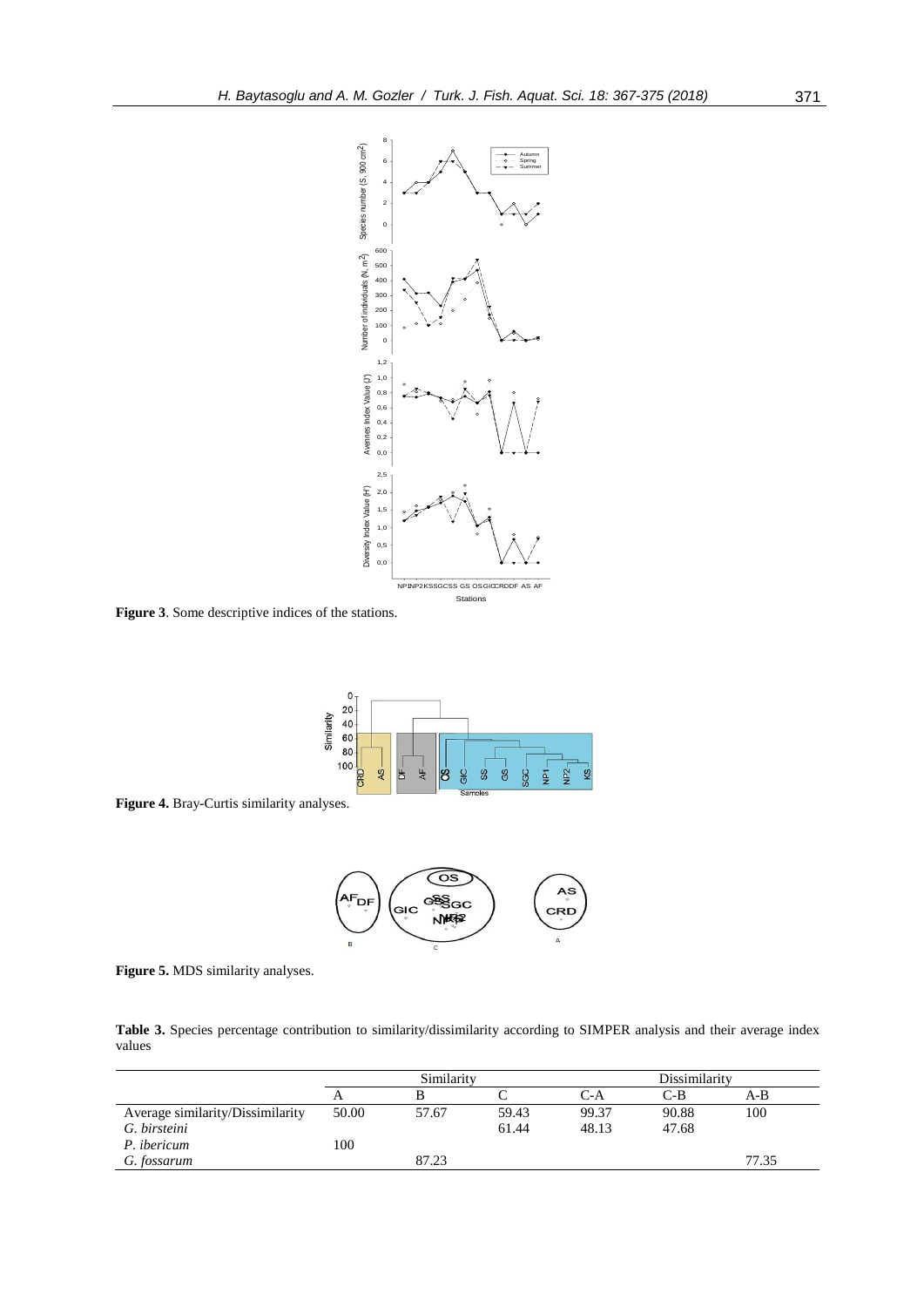# 372 *H. Baytasoglu and A. M. Gozler / Turk. J. Fish. Aquat. Sci. 18: 367-375 (2018)*

and species are significant (Table 4, Table 5).

The relationship between malacostracan species and environmental parameters is illustrated in Figure 6. The graph shows that the NP-1, NP-2 and KS stations showed a positive correlation with the first axis in three seasons and the  $NO<sub>2</sub>-N$ , BOD<sub>5</sub>, and NH<sub>4</sub>-N values were high in these stations (Table 5; Figure. 6). In the three seasons, GIC and DF station showed a

| Axes       |                                    | CCA1  | CCA <sub>2</sub> | CCA <sub>3</sub> | CCA4  | Total<br>Inertia |
|------------|------------------------------------|-------|------------------|------------------|-------|------------------|
| Eigenvalue |                                    | 0.242 | 0.113            | 0.058            | 0.026 | 0.862            |
|            | Species-environment correlations   | 0.877 | 0.764            | 0.514            | 0.606 |                  |
|            | Cumulative percentage correlations |       |                  |                  |       |                  |
|            |                                    | 28.1  | 41.2             | 47.8             | 50.9  |                  |
|            | Species data                       | 53.9  | 79.0             | 91.8             | 97.6  |                  |
|            | Species-environment relation       |       |                  |                  |       | 0.862<br>0.449   |
|            | Sum of all eigenvalues             |       |                  |                  |       |                  |
|            | Sum of canonical eigenvalues       |       |                  |                  |       |                  |

**Table 4.** Canonical correspondence analysis of malacostraca-environment relationships

**Table 5.** Interest correlation between axes and environmental parameters

| Parameters | AXIS1     | AXIS 2    | AXIS <sub>3</sub> | AXIS <sub>4</sub> |
|------------|-----------|-----------|-------------------|-------------------|
| Temp.      | $-0.0597$ | $-0.2584$ | 0.3200            | 0.5091            |
| DO         | $-0.2757$ | $-0.1183$ | 0.3430            | 0.3045            |
| pH         | $-0.0667$ | $-0.0726$ | 0.3519            | 0.0944            |
| EC         | $-0.0674$ | $-0.0417$ | 0.0250            | 0.8099            |
| <b>TDS</b> | $-0.0434$ | $-0.0529$ | 0.0033            | 0.7133            |
| $NO2-N$    | 0.6301    | $-0.0272$ | 0.5977            | 0.2543            |
| $NH4-N$    | 0.7197    | $-0.4619$ | $-0.0742$         | 0.2393            |
| $PO4-P$    | 0.5784    | 0.3313    | $-0.0141$         | 0.6592            |
| BOI5       | 0.3987    | $-0.2168$ | 0.1829            | 0.2599            |
|            |           |           |                   |                   |



**Figure 6.** CCA analysis between the environmental variables and the determined species (G.foss: *Gammarus fossarum*; G.balc: *Gammarus balcanicus*; G.brs: *Gammarus birsteini*; G.ks: *Gammarus kischineffensis*; G.sp.; *Gammarus sp*.; P.ıber.: *Potamon ıbericum;* A.aqua*: Asellus aquaticus*).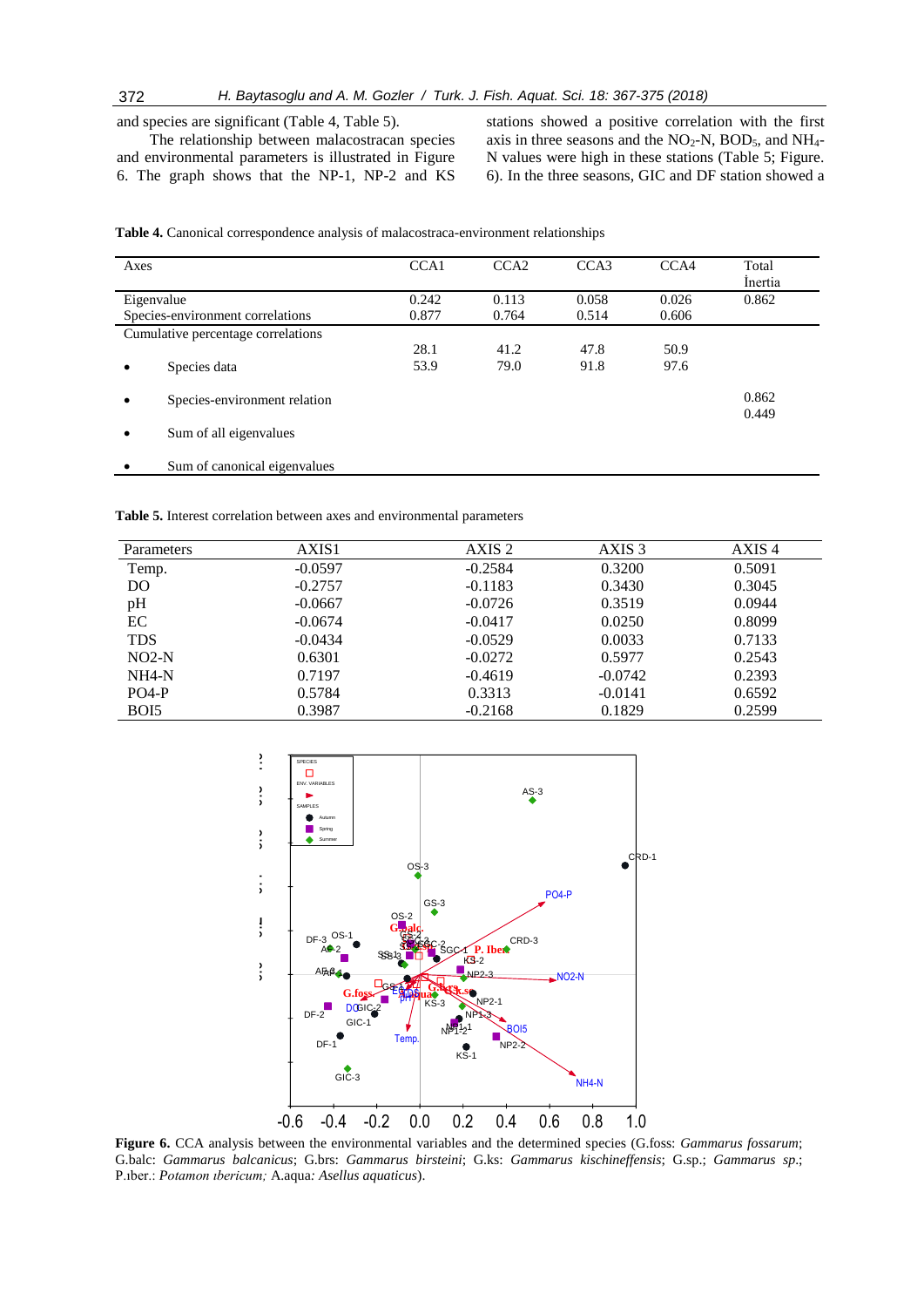negative correlation with axis 1 and axis 2, and parameters such as DO, pH, EC, TDS were found to be relatively effective in these stations. Although NO2-N, NH4-N, and PO4-P showed a positive correlation with axis 1 (0.63, 0.71, and 0.57 respectively), NH4-N had a negative correlation with axis 2 and PO4-P had a positive correlation with axis 2 (Table 5).

## **Discussion**

In this study conducted in the Bayburt province the water quality of tributaries of the Coruh River was determined, the species belonging to the Malacostraca group were identified, and the relation of the species with the water quality parameters was discussed. *G. birsteini* was firstly recorded by Karaman (2003) from Artvin, Trabzon and Rize/Kalkandere. In the present study, this species was identified from the stations of Bayburt province, and it is inferred that it is the most dominant species. *G. birsteini* was reported from high altitudes of rivers, and we obtained the species from stations with high altitude (greater than 1500 m). Our findings are concur with previous reports. *G. fossarum* was firstly recorded by Karaman (2003) from Artvin. In our study, the species was also obtained from stations in Bayburt. *G. kischineffensis* was determined by Karaman (2003) from Erzurum and has usually been found in the same locations with *G. balcanicus*. In our study, *G. kischineffensis* was detected in the Bayburt, which is in line with the literature. *G. balcanicus* has been detected from many different basins within the borders of Turkey, and has been recorded from Trabzon, Erzurum, and Ordu in the Eastern Black Sea region. In this study, *G. balcanicus* was collected from four stations in Demirözü area, Bayburt.

Whitehurst (1991), Hawkes (1979), and Hargeby (1990) remarked that *A. aquaticus* is tolerant of lower oxygen conditions and tends to survive even at pH levels lower than 6.0. In our study, according to the CCA analysis, *A. aquaticus* was found to be more tolerant to water quality changes.

In a study by Bawa (2015), the Gammarus:Asellus ratio was related to organic pollution, showing a significant positive correlation with nitrate, phosphate, conductivity, calcium, and pH. In this study, *G. birsteini* and *G. kischineffensis* showed a positive correlation with  $BOD<sub>5</sub>$  and NH<sub>4</sub>-N values, while *G. fossarum, G. balcanicus,* and *Gammarus. sp* showed a negative correlation with nitrate, ammonium, and phosphate, which it can be assesed as an indicator of organic pollution.

*G. fossarum* showed a positive correlation with dissolved oxygen, and it can be considered that this species prefers relatively clean waters. The graphs of the water analyses performed in the study are given in Figure 7. AF and DF stations showed first class water



**Figure 7**. Seasonal change of water parameters according to the stations (a: Temperature; b: Dissolved oxygen; c: pH; d: Electrical conductivity; e: Total dissolved solution; f: Biochemical oxygen demand BOD5; g: PO4-P; h: NO2-N; ı: NH4-N)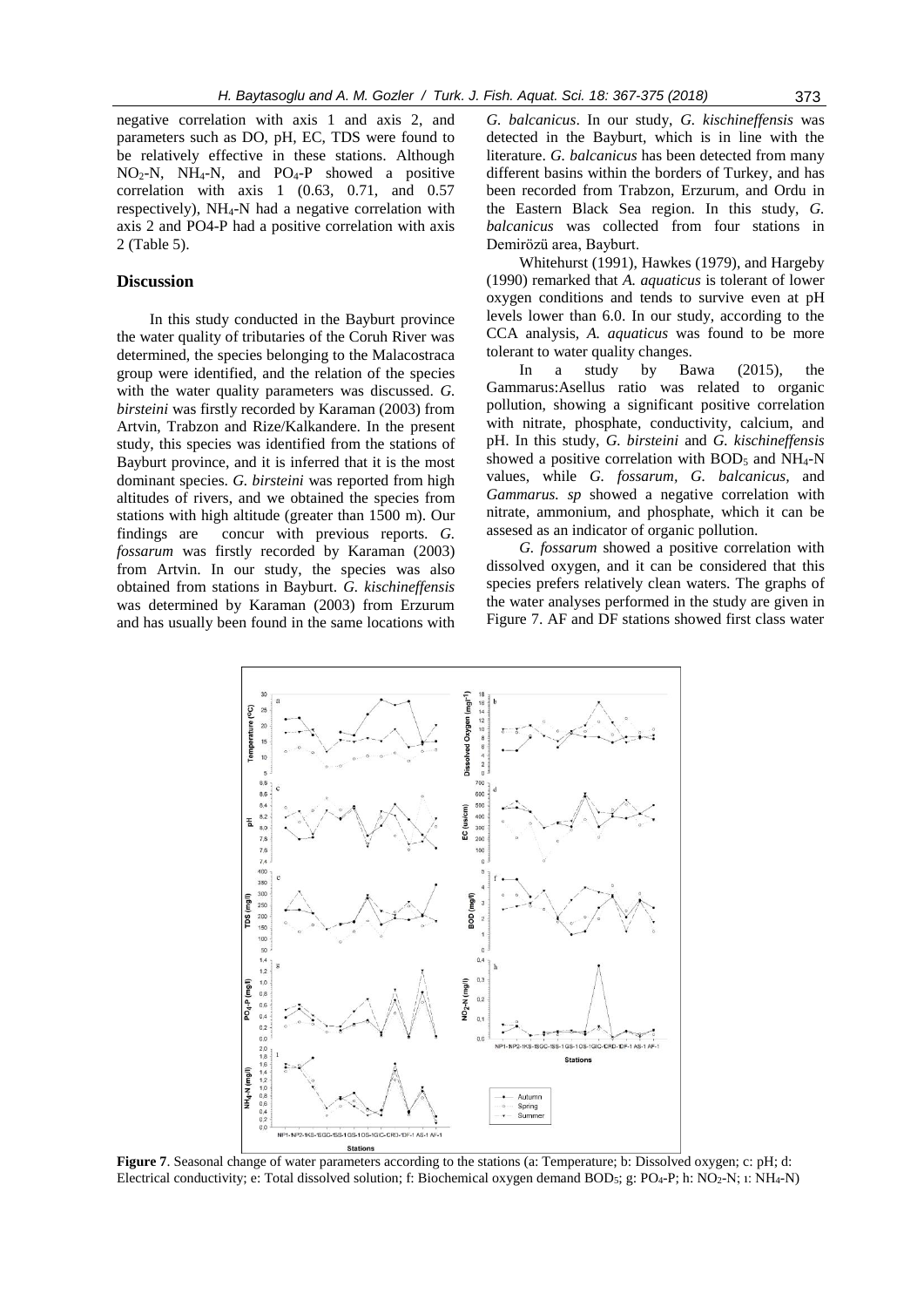quality characteristics in all three seasons (Sağlam, 2003), whereas the other stations showed second and third class water characteristics.

Studies conducted on Malacostraca have tended to focus on toxicology tests and fauna information. To our knowledge, this is the first study to reveal the relationships between Malacostraca species and water quality parameters in the Coruh Basin. The data presented here will likely be useful for planning future research and management efforts for the mentioned basin.

## **Acknowledgments**

This work was supported by the project TUBITAK (114Y805). I would like to thank Michal Grabowski from the University of Lodz, Poland, who helped us to identify the species. This article is part of PhD thesis.

# **References**

- American Public Health Association (APHA) (1975). Standard Methods for the Examination of Water and Wastewater, 14th edition, Washington D.C., American Public Health Association, 1193 pp.
- Barnard J.L., & Barnard, C.M. (1983). Freshwater Amphipoda of the World. I. Evolutionary Patterns, I-VIII, IX-XVIII, 1-358; II. Handbook and Bibliography, XIX, Hayfield Ass., Mt. Vernon, Va., U.S.A.,359- 830.
- Bawa, U. (2015). Gammarus: Asellus ratio as an ındex of organic pollution- (A case study in Markeaton, Kedleston Hall and Allestree Park Lakes Derby) the UK. *International Scholarly and Scientific Research & Innovation* 9(3), 256-265.
- Bellan-Santini, D. (1969). Contribution a letude des peuplement inflraliltorase Sur Substrat rocheuse (Etude qualitative et. quantative de la franch Superiore) *Recherche, France*. 63 (47), 9-284
- Birstein Y.A. (1951). Fauna of USSR. Crustacea-Freshwater Isopods (Asellota). S. Oldbourne Press. 7(5), 148.
- Bott, R. (1950). Die Fluβkrebse Europas (Decapoda, Astacidae) ( Mit 25 Textabbildungen und 6 Tafeln). Abh. Senckenberg. *Naturf. Ges*., 483, 1-36.
- Carauşu, S., Dobreanu, E., & Manolache, C., (1955). Fauna Republicii Populare Rominei Crustacea Vol.IV, Fas.4, Amphipoda, Acad. Rep. Populare, Romine, 407.
- Clarke, K.R., & Warwick, R.M. (2001). Change in Marine Communities: An Approach to Statistical Analysis and Interpretation. 2nd edition. PRIMER-E, Plymouth, 172 pp.
- Coifman, I. (1938). Nota sul Potamon edule, dell'Anatolia,Boll. Zool.d.Union Zool. İtal., 17(5), 223-225.
- Conlan K.E. (1994). Amphipod Crustaceans and Environmental Disturbance: A Review. *Journal of Natural History*. 28, 519-554.
- Çamur, B. & Kırgız, T. (2000). Freshwater Isopod Species (Crustacea) of Turkısh Trace and their Distribution. *Turk. J. Zool.* 24, 17-22.

Dauvin, J.C. & Ruellet, T. (2009). The Estuarine Quality

Paradox: Is It Possible to Define and Ecological Quality Status For Specific Modified and Naturally Stressed Estuarine Ecosystems *Marine Pollution Bulletin* 59(1-3), 38-47.

http://dx.doi.org/10.1016/j.marpolbul.2008.11.008

- Fischer, W. (1973). FAO Species Identification Sheets For Fishery Purposes. *Mediterranean and Black Sea* (Fishing area 37), 2, 174 pp.
- Geldiay R. (1949). Çubuk Barajı ve Eymir Gölü'nün Makro ve Mikrofaunasının Mukayeseli İncelenmesi. Ankara Ün. Fen Fak. Mecmuası, 2, 146-252.
- Geldiay, R., & Kocataş, A. (1970). Investigations on Taxonomical Revision and Local Populations of Freshwater Crabs (Potamon) of Turkey (in Turkısh). E.Ü. Fen Fakültesi Dergisi, Serie B.,1(2), 195-220.
- Gomez Gesteira, J.L., & Dauvin J.C. (2000). Amphipods are Good Bioindicators of the Impact of Oil Spoils on Soft Bottom Macrobenthic Communities. Marine Pollution Bulletin.40 (11), 1017-1027. http://dx.doi.org/10.1016/S0025-326X(00)00046-1
- Hargeby, A. (1990). Effects of pH, Humic Substances and Animal Interactions on Survival and Physiological Status of Asellus Aquaticus Land Gammarus Pulex (L)'', *Oecologia*, 82 (3), 348-354.
- Hawkes, H.A. (1979). Invertebrates as Indicators of River Water. In Biological Indicators of Water Quality. James A. And Evison, L. (Eds). Wiley Chichester, UK, 1-45.
- Heller, C. (1863). Die Crustaceen des Südlichen Europa. Crustacea Podophtalmia. Wilhelm Braumüller, Wien: 1-336.
- Karaman, G.S., & Pinkster, S. (1977a). Freshwater Gammarus Species From Europe, North Africa And Adjacent Regions Of Asia (Crustacea-Amphipoda), Part 1 Gammarus Pulex-Group and Related Species, Bijdragen Tot De Dierkunde, 47, 1-97.
- Karaman, G.S., & Pinkster, S. (1977b). Freshwater Gammarus Species From Europe, North Africa and Adjacent Regions of Asia (Crustacea-Amphipoda), Part II Gammarus Roeseli Group and Related Species, Bijdragen Tot De Dierkunde, 47, 165-196.
- Karaman, G.S., & Pinkster, S. (1987). Freshwater Gammarus Species From Europe, North Africa And Adjacent Regions Of Asia (Crustacea-Amphipoda), Part III Gammarus Balcanicus Group And Related Species, Bijdragen Tot De Dierkunde, 57(2), 207-260.
- Karaman, G.S. (2003). New data on some Gammaridean Amphipods (Amphipoda, Gammaridea) from Palearctic. (Contribution to the Knowledge of the Amphipoda 245). Glasnik Odjeljenja prirodnih nauka, Crnogorska akademija nauka i umjetnosti, *Podgorica* 15,21-37.
- Karaman, G.S. (2017). New data of poorly known species *Gammarus* o*rientalis* (S. Karaman, 1934) (family Gammaridae) from Asia Minor (Contribution to the Knowledge of the Amphipoda 292), Ecologica Mont., 7, 639-653.
- Kibena, J., Nhapi, I., & Gumindoga, W. (2014). Assessing the Relationship Between Water Quality Parameters and Changes in Landuse Patterns in the Upper Manyame River, Zimbabwe. *Physics and Chemistry of the Earth*, 67-69, 153-163 http://dx.doi.org/10.1016/j.pce.2013.09.017
- Kobya, Y., Taşkın, H., Yeşilkanat, C.M., Varınlıoğlu, A., & Korcak, S. (2015). Natural and Artificial Radioactivity Assessment of Dam Lakes Sediments in